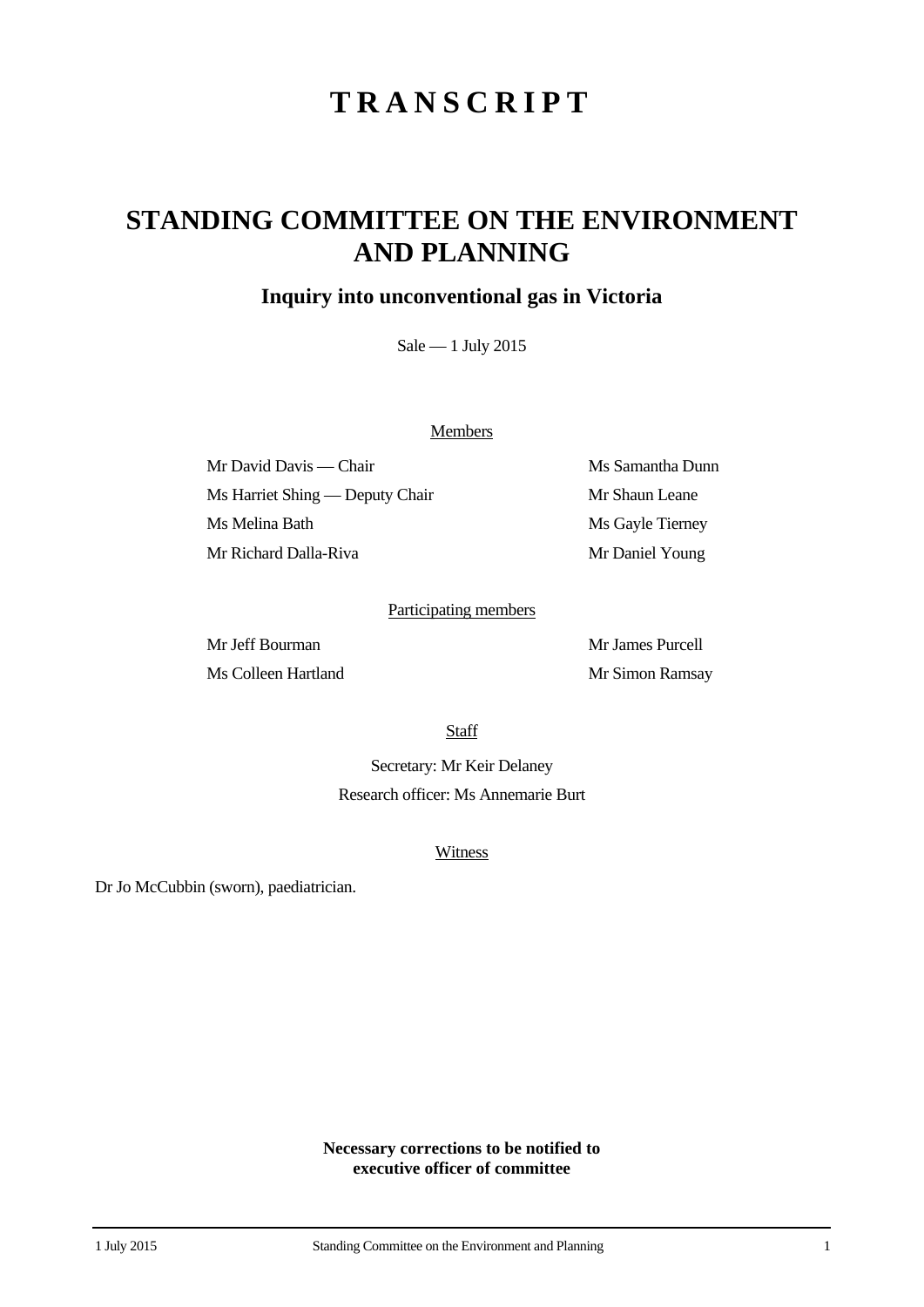**The CHAIR** — I welcome members of the public to the second day of hearings in Sale of the inquiry into onshore unconventional gas in Victoria. All evidence at the hearing is protected by parliamentary privilege; therefore you are protected against any action for what you say here today. But if you go outside and repeat the same things, those comments may not be protected by privilege.

We ask that the first witness, Dr Jo McCubbin, be sworn in. Jo, if you can give your name and contact address, you can then swear the oath.

**Dr McCUBBIN** — I am Dr Jo McCubbin of .

**The CHAIR** — Jo, you might like to begin with a short statement. Then we will ask you some questions.

**Ms SHING** — Of about 5 minutes.

#### **Visual presentation.**

**Dr McCUBBIN** — I will quickly show some slides of how I got involved. I then have some stuff on the health impacts. I will show you some pictures of my involvement. This is about having a gas neighbour. This is a letter my elderly mother received. She lives just near Boundary Creek. The key aspects of this letter were that it said that they were about to start stimulating an old well, drilled in 2005, down to a depth of 700 to 900 metres. The stimulation contractor will be mobilised. However, the timing of this is subject to the contractor completing similar operations near Seaspray. The stimulation treatment will involve up to eight periods of high-pressure pumping over a period of about 10 to 14 days and then some flaring off.

At no point did it mention fracking, hydraulic fracturing or anything that the community I think in due respect should know, but by checking the websites of Beach Energy and Lakes Oil, we found they had told their shareholders that they were going to be fracking. That is important. It does not help how much the community holds the industry in esteem I suspect.

This is my neighbour's place in the foreground. Over there is a picture of the well. There are two wells there: Boundary Creek 1 and 2. One is sort of in the middle of the well pad, and two is to the north of the track. That is another view of much the same. The little bit over to the left-hand side is the well pad. This is the front gate. I might say the owner of this land invited me to come and have a look because he thought that he was going to earn money from the gas under his property, but he has subsequently said he does not want it to go ahead and has been respected. They are the locks on the gate, such as they are.

That is the holding pond. This is in July 2012, when we first got that letter, showing piles of pipes. This is a meeting, around the same time, of the local community. I think out of about 60 people I counted five or six doctors and the bishop. That was the Gippy Times. That is the signage for Boundary Creek 1, and that is the old well. This is Boundary Creek 2, which was the one to be reopened. That was what it looked like the following summer, and you can see kangaroos have been in there drinking the last of the water. The signage had crumbled a bit by the autumn. This was what you saw down under that grille. There is a strange hole in the side. Then in the winter, that is what you see down that hole. It is under water. Then when the owner got wary of the whole thing, the pipes got cleaned up. They filled in the lake, and there was a curious square hole. I could not figure out what that was until I went to have a look at the pipe sticking out of the ground, which had been buried under a pile of sand. That is what you could still see if you looked under the grille.

This is Seaspray in April 2013. You can see the pads all over there starting to look a little bit like the view around Chinchilla, except that it is green — beautiful, abundant agricultural land. That is a close-up look at one of the places I visited just recently. That is the wellhead. Correct me if I am wrong, but I think this is Wombat 3. They are the trees, which I think you heard about yesterday, that caught on fire. That is the current state of the pondage. Then they were rallies in Melbourne.

Health: that is my great-grandmother, if you want to know, and one of my great-aunts, I think. When you think about it, the reason that people are disturbed about potentially living in a gas field is concern for their health. They might say they are worried that the water will be contaminated. Why? Because they are worried that they or their stock will get poisoned by it. The kinds of things that people worry about are threats to the water, threats to air quality, threats to the food chain and our exports, the global warming contribution and the mental health effects.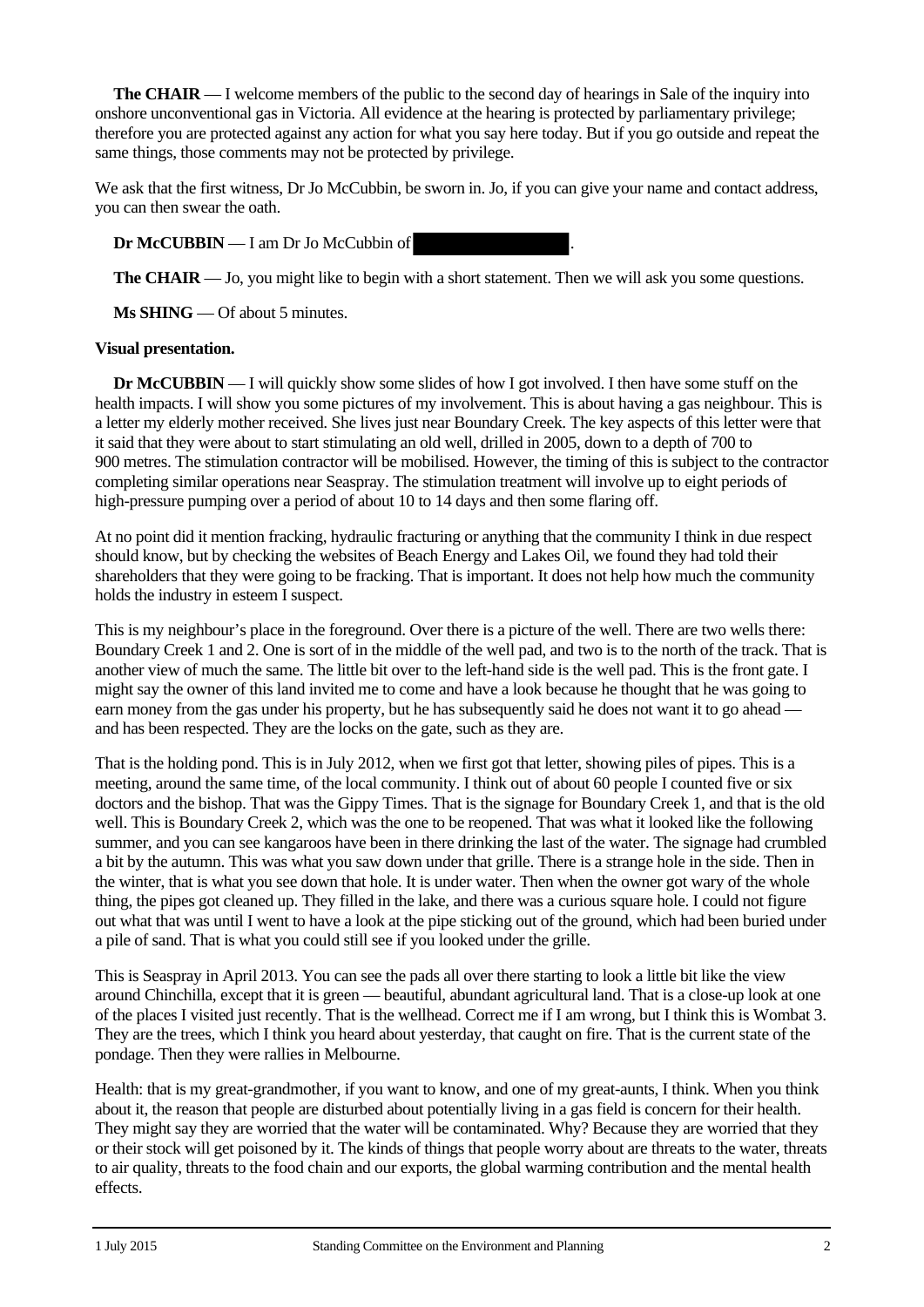Water is obviously a concern. I presented to Gippsland Water in 2012, and really there was no evidence at all either way. It was all anecdotal, but it is starting to accumulate. There have been documented incidents of leakages and chemicals turning up where they should not but no documented effects on humans in Australia yet.

The ways that water could cause contamination is obviously by surface spills, particularly important in Gippsland via faults, fracks, cracks or seismic activity. We have our fair share of earth movement. There is a paper there from Penn State University which shows that new techniques show contamination of drinking water. They were lucky to get this water, because they sampled the wells before the legal settlement with the company that stopped any information getting out.

**Ms SHING** — Sorry to interrupt you, Jo, but can you please provide the title of that document that you have held up so that we know what you are talking about — just the title so it is in the *Hansard* transcript.

**Dr McCUBBIN** — It says 'New technique shows shale-drilling additives in drinking-water taps near leak'.

**Ms SHING** — From Penn State? Is that what you said?

**Dr McCUBBIN** — Yes. I think that is actually the media release that went with it. In a similar vein, the March 2013 quarterly report from Lakes Oil says:

… oil … previously encountered in Wombat 3 has migrated along natural fractures from oil bearing source rocks located significantly below the total depth of the well.

#### Further on it says:

… plans to isolate the oil-bearing zone in Wombat 3 in order to flow test the oil that was previously identified … It is proposed to seal off the gas/water producing zone …

That suggests to me that sometimes things do leak upwards and downwards.

Air quality is one of my key concerns. This is where there is stronger existing data from the US. There are various ways that air quality can affect you. Of particular concern are  $PM_{2.5}$  which are well recognised as damaging to health. The reason that we are concerned is that the really small particles get into your lungs, then into your bloodstream and then they can go anywhere. The lungs are used in medicine as a way to get drugs into you. If you are nearly dead, with no venous access, you cannot put stuff in a drip, but you can often put things down into someone's lungs and resuscitate them, so it really does get into your blood.

It is those tiny soot particles particularly, because carbon adsorbs, that can take with them heavy metals and organic compounds and essentially smuggle them into your body. There is a diagram which you guys cannot see demonstrating how small we are talking about. There is lots of evidence that air quality is harmful to health.

This slide shows another way of looking at it. The picture shows brown droplets on my flyscreen at the time of the Morwell mine fire, and all the bushfires in east Gippsland on the other side last year. If the dew was that colour, that is what we were breathing, and that is a scary thought.

So what about threats to food? Particles may fall on the grass, on crops or on water bodies. Toxics may also be irrigated, flooded or leaked onto the soil, contaminating crops and livestock. Really it is our export reputation as well as our own health that is at stake there, because would you rather feed a baby infant formula from cows in Australia or in China?

From the history of this in the US, you get the impression that they have been doing it forever, but in fact the real gas rush took off there mostly since about 2005, so it is relatively recent. From asbestos, smoking and things like that, we know that it may be 15, 20 or 30 years before the cancer hits you, so it is no surprise that there is not yet much peer-reviewed hard evidence, and it is going to be years before we know whether we are causing cancers or we are not, so we should wait and see.

The other significant thing about this is the health effects of climate change. Just last week the *Lancet* came out and reinforced what it originally said about climate change being the biggest risk to human health for this century. Since natural gas is methane, and that is 25 times more potent than carbon dioxide, we do not really need to release too much more into the atmosphere. Casings do leak, and increasingly so as they get older.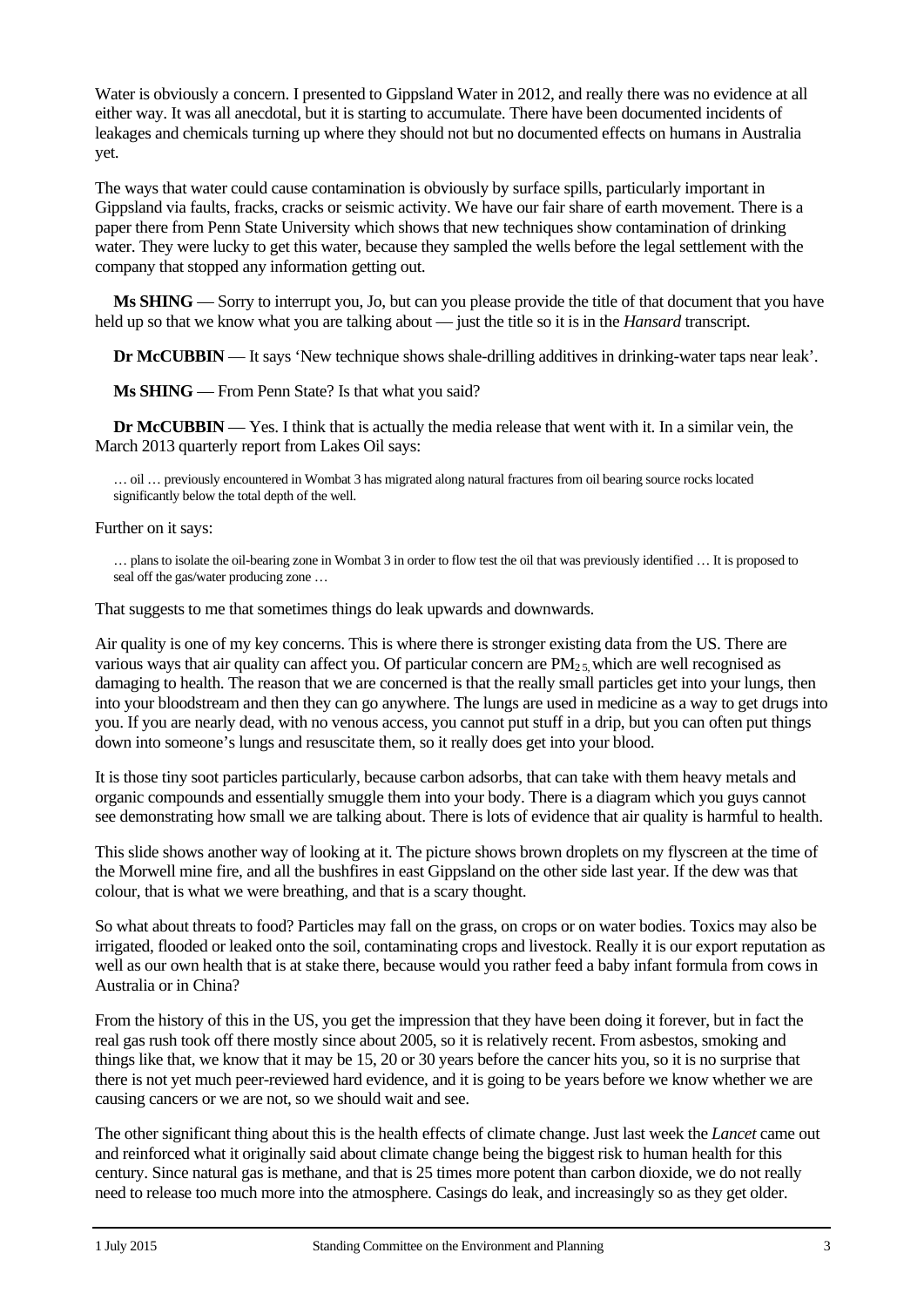Because it is a new industry they may not be leaking as much now as they will in the future. Seismic instability and subsidence, which are Gippsland problems, may also further damage the casings and cause problems.

Finally, there is mental health. I think at this early stage the threat of gas has been a positive for this community because everybody has gotten together and said no, and the community activity that has arisen has been really inspiring. Just look at who is here. On the negative side, hearing about stuff from Queensland and from the US, you have got to think about what it does to your community and those who remain. Do you see your life's work on your farm and your real estate values diminishing?. That is not good for your mental health. We know that rurality increases suicide risk and it is much harder to access quality mental health services.

Substance abuse is an issue, and an emerging area is that it may be that some of the hydrocarbons and things think of petrol sniffing, for example — have effects on your brain and your mental health. I would ask that if you do nothing else, please make it impossible to have a gas well within 100 metres of your home. If you have no rights to protect your land and your family, you may well feel like screaming. I did not realise until I looked closely that it looks as if he has a pile of pipes running along next to him.

How does being in a gas field damage you? There is immediate toxicity, and then there is the long term, which may affect your heart and lungs, fairly obviously, but also other systems. There is the cancer risk and also endocrine disruption. If time allows, I would like to finish off with babies and young children, where there is already good, hard evidence. That is my special area.

Obviously, if you have sore eyes, your asthma gets worse, you feel sick, you have rashes or loss of consciousness, which is an extreme case, but you could get that from carbon monoxide and hydrogen sulphide. They are the causes of that. If you then leave the area and get better and then come back and get sick again, you begin to see a cause-and-effect pattern. But in the longer term the inhaled particles and gases could do lots of things to the foetus. There is evidence that they may cause heart malformations, amongst other things. But also, if you are born at a low birth weight, your lifetime cardiovascular risk is increased. Those babies have a higher risk of hypertension, diabetes and lots of other things. It also affects your immune system. I have information on endocrine disruption if you need it. Its effects on the brain are an evolving area.

Basically, the immune system is a complex body with cancer-destroying cells on the one side — things that try to keep things in sync. But if you knock out one little part of the complex system, it can go rogue and you can attack your own body, or it can allow cancer cells to proliferate, so there are issues there. Hydrocarbons are known to affect the bone marrow.

Endocrine receptors — it is really about similar-shaped chemicals. The basic shape of progesterone, oestrogen and testosterone, opposite genders, are very similar with just different bits tacked on the sides. These are from the World Health Organisation. Issues about endocrine destruction depend on the age of exposure, how long since exposure and the mixtures of different compounds. That is an area on which we really need more information. Sometimes it is the really low doses that cause more harm than higher doses, which means that you can affect generations to come. Most people have heard of diethylstilbestrol, which ended up causing cancers in the daughters of women who were given that synthetic oestrogen to stop miscarriage.

Endocrine destructors may trigger maleness in girls or femaleness in boys. They may cause abnormal sexual development or reduced fertility. There are lots of examples from animal studies, such as alligators whose penises have shrunk because of pesticide contamination in the water and so on, which we do not need happening to humans.

Lots of hydrocarbons, diesel, the BTEX chemicals and also PM2.5s are linked to cancers. Cancers can also be caused through endocrine disruption. We have a Fiskville kind of example. But a lot of the papers suggest that you study people in the oil industry, and they are healthier than the general population, but that is put down by the epidemiologists as something called the healthy worker effect. It is a phenomenon observed initially in studies of occupational diseases. Workers usually exhibit lower overall death rates than the general population because severely ill and disabled people are excluded from employment — they have left, so they do not get counted — so we do not get the true figures.

Benzene exposure is known to cause things like lymphohaemotopoietic cancers. There is a study I mentioned where 25 000 offshore oil industry workers did have increased risk of acute myeloid leukaemia, multiple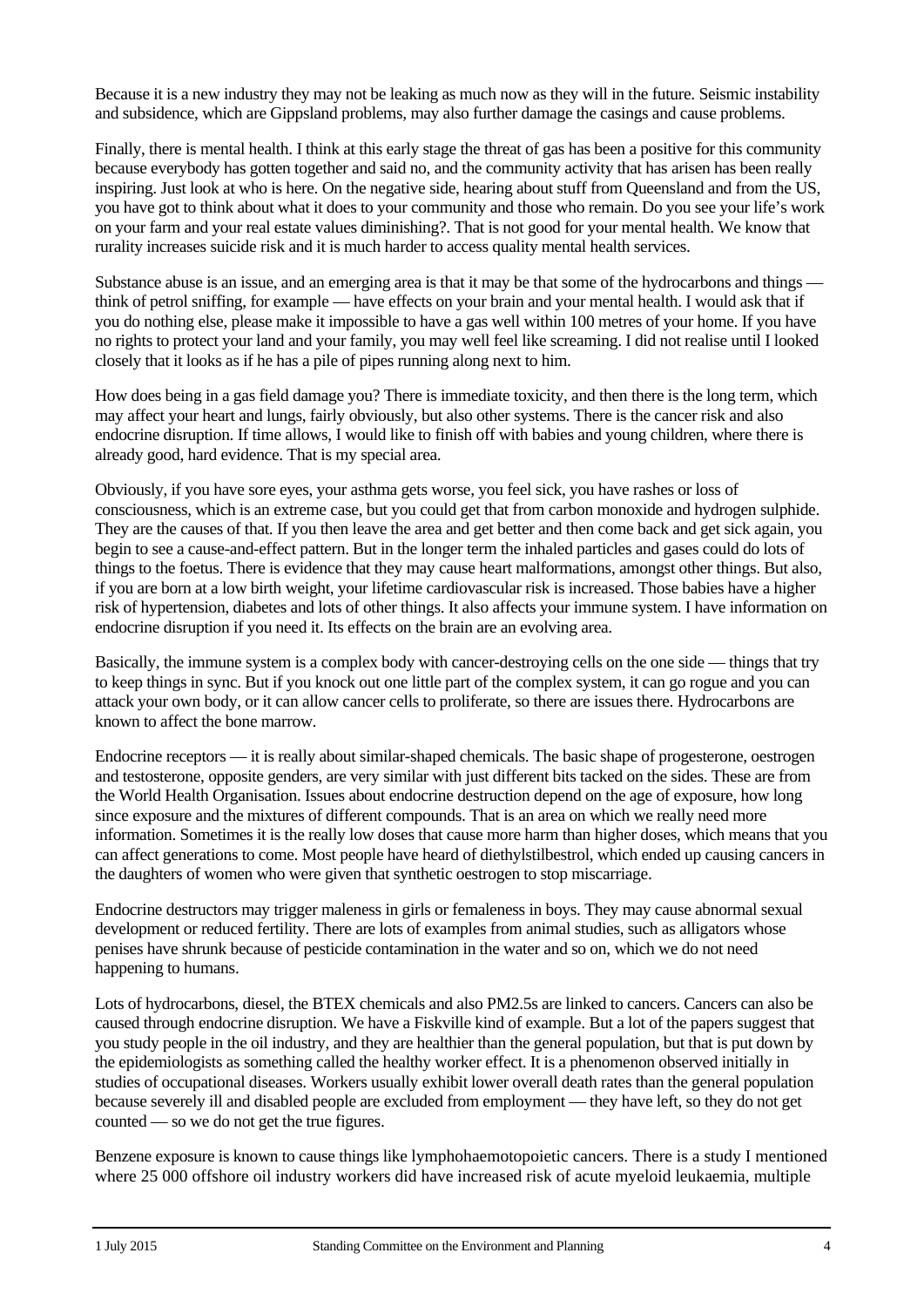myeloma and chronic lymphoid leukaemia. Kidneys can also be affected — that is an emerging link to air pollution — and the brain is now accepted as definitely linked.

Actual data from actual gas fields: it is quite hard to get good-quality data. There is a lot of anecdotal stuff for both sides of the argument and there is a lack of proven cases, mostly because everything is settled out of court, so it does not get to a state of proof, and then no-one can talk. There was a study from Colorado in 2012 — I have given the details there — which looked at data sampled every week for a year before, during and after drilling and hydraulic fracturing of a new gas well. They found amongst the non-methane hydrocarbons 30 that affect the endocrine system and that may be harmful at very low concentrations actually below the state safety standards. Similarly I would comment that selected polyaromatic hydrocarbons were at concentrations greater than those at which prenatally exposed children in urban studies had lower developmental and IQ scores.

The tabloids get excited about stuff like this and tell you that diesel can cause autism, schizophrenia and all sorts of things — perhaps rushing into it a bit. However, Harvard in 2014 did find that women exposed to higher levels of fine particulate matter, specifically during the third trimester of pregnancy, may face up to twice the risk of having a child with autism than mothers living in areas with low particulate matter. That is using data from the US Nurses' Health Study, which is a huge study. I think that is salient because we are certainly seeing more and more autism in society generally. That is another picture you might want to look at.

This just shows you where the key areas in foetal development happen. The red areas are when cells are rapidly multiplying. You can see for the brain that it is the longest of any of the organ systems. The heart is fairly early on, and the rapidly dividing point in their development is when the most harm can be done. If you can imagine that just one cell is about to turn into all your white matter, if you knocked off that one cell you would get no white matter. If you wait until you have got thousands of white matter cells and you knock off just one, it has less effect. It is very important for foetal development.

There is actually some evidence from lots of animal studies and other information about children's brains that it seems to depend on what the pollutant is, the doses, how long the exposure is, age, gender and general health status. Animal studies show that one or a combination of criteria pollutants cause permanent changes in neurotransmitters and altered brain development, most commonly resulting in long-term deficits. There is also — I have mentioned it somewhere — some evidence that early exposures to some of these kinds of chemicals may be linked to developing Parkinson's and dopaminergic neurones et cetera.

The Pennsylvania study came out in 2014. Births were analysed from 2003 to 2010. Then they looked at whether the mothers drank well water or town water, and they found no difference. However, the air quality results showed that if you were close to the wells, there was a significant reduction in birth weight, and Chinese data backs this up. They are certainly exposed to lots of poor-quality air. It seems to be linked to polyaromatic hydrocarbons, which can also make the term babies smaller. There is a difference between the low birth weight and intrauterine growth retardation. That means that you have a preserved head — a big head — on a tiny body and that is evidence that this baby has been malnourished throughout the pregnancy, whereas low birth weight does not so much. It shrinks the whole baby a little bit more. There are subtle differences. The Pennsylvania study also showed that there were slightly lower Apgars in the affected babies.

Colorado has also looked at this aspect. They looked at the major areas that could be affected: the heart, the developing brain and spine, and birthweight. They looked at 12 800 births between 1996 and 2009 within 10 miles of a gas well or more than 10 miles from one. There was a statistically increased risk of congenital heart defects. They did not see a huge reduction in birth weight, but it was there, though not to a significant degree. They did not see prematurity, and they did not see any association with cleft lip and palate. I think this is an issue that doctors take very seriously. This slide has a picture of the day of the Seaspray human sign, and there are about five doctors in that picture.

I would say to you that, if you do nothing else, when you look at the economic impact of a gas field, you have to factor in the cost of the health effects, which will far outlast the gas production, and that will really look at the cost-benefit analysis for onshore gas. Is it really going to be worth it in the end?

My take-home message would be that we should hasten slowly. The American evidence will emerge, the Queensland evidence will emerge, but it might take more than 10 years — 20 years or 30 years — and I think we have to wait until there is rigorous scientific proof that there is no harm to health, because I think it is a real risk. That is it.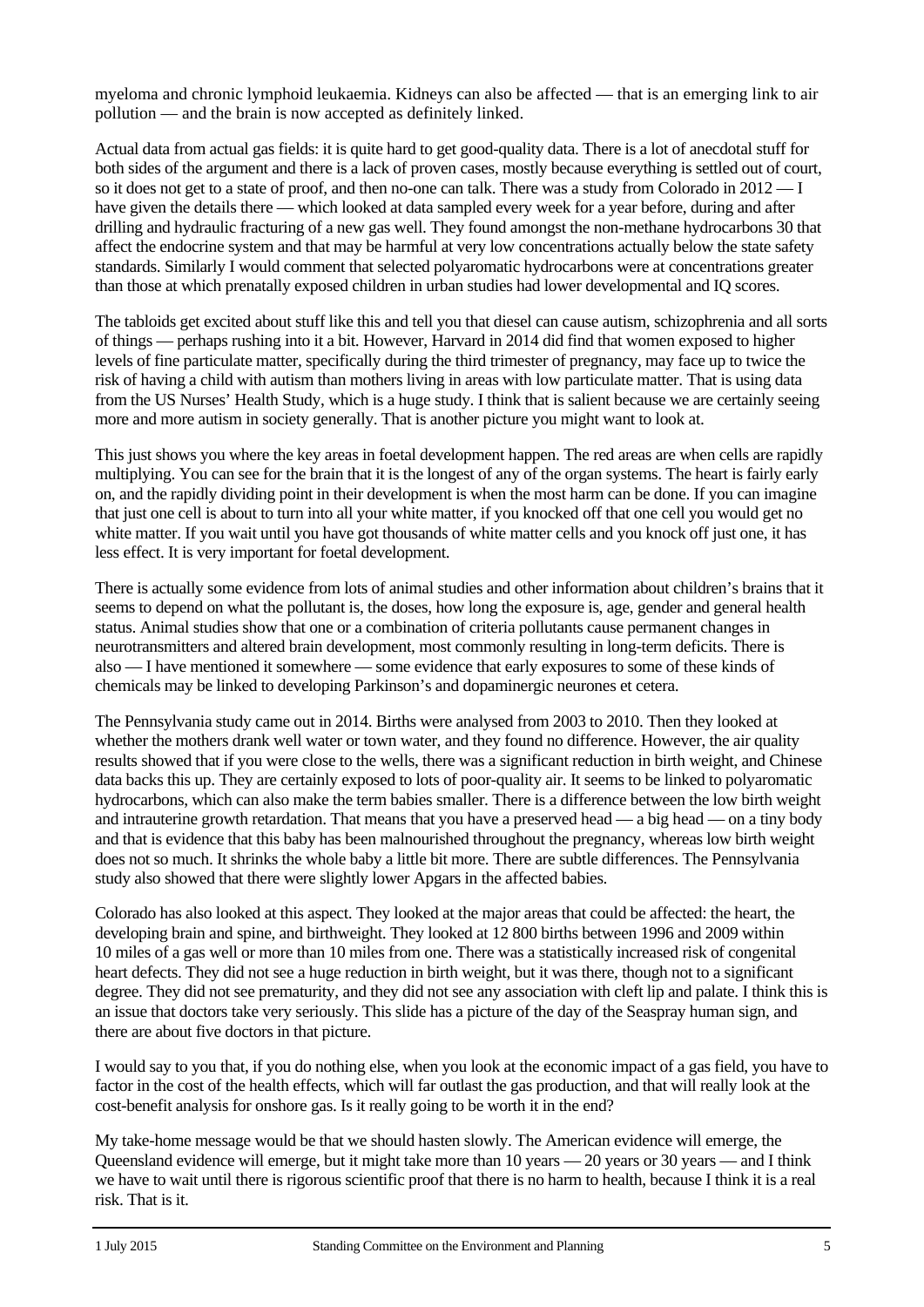**The CHAIR** — Thank you. That is a very detailed presentation, and a copy of that has been given to the secretary. We may want to follow up a couple of those papers, if that is possible.

**Dr McCUBBIN** — I will give you a copy of that. I do not have 17 copies at \$23 per copy!

**The CHAIR** — No, that is fine. Keir will get that as we require it. I have a couple of questions. Has the National Health and Medical Research Council or any other similar body looked at the health questions or otherwise around gas in this way, do you know?

**Dr McCUBBIN** — I do not think so, but I do not know that they have not.

**The CHAIR** — Is there a similar body in the States or elsewhere around the world that we could look to?

**Dr McCUBBIN** — It tends to be more regional. For example, in New South Wales the chief medical officer had a look. In the UK there has been — there are papers out there but not quite on a national level perhaps.

**The CHAIR** — That is actually quite helpful. The other point is that with many of these studies the causality is the difficult thing to tie down. There may be associations, but there is often selection bias as well.

**Dr McCUBBIN** — Possibly, but like that Pennsylvania study of whether you were more or less than 10 miles away, that was very closely controlled to make sure that the socio-economic status, the smoking status and all those other variables are counted in.

**The CHAIR** — The other point in terms of your advocacy and so forth on climate change and other matters is that gas perhaps has an important role as opposed to some of the other alternative fuels. Victoria of course is very dependent on coal, so there is an argument that is put by some — —

**Dr McCUBBIN** — Thank you. I meant to say that. I think the myth that gas is our transition fuel has been well and truly exploded. We do not need it. We can slowly close down bits of the coal sector. I have solar hot water and solar panels on my roof. I have no electricity bills. I barely need gas, and I am thinking of getting my house completely off gas, because really the alternative technologies are almost there. The costs have come right down — they really work — and the cost of batteries is getting cheaper and cheaper so that we are not going to need gas. We should just bypass this whole business and move to the future.

**The CHAIR** — I should say for the record that I spent some time with a technician a few weeks ago who told me the opposite to that — he said the technologies are not there yet, so — —

**Dr McCUBBIN** — We have got 30 years of gas offshore, though. We have got plenty of time to refine these alternative energies. I would have thought industry would be looking in that direction if they have really thought about it, because gas is only a temporary measure — it is not really worth investing in.

**Ms SHING** — Thanks for your presentation, Jo. I note that you have focused on research from the US the Colorado and Penn State studies — with a brief reference to China — —

**Dr McCUBBIN** — And Colorado.

**Ms SHING** — Yes, I mentioned Colorado. Is there any research that has come from New Zealand or Canada in particular that goes to the issue of knock-on effects for human health, whether that is physiological or psychological? The reason for this is if we are looking at the type of land being used, there are, to my mind, direct comparisons to be made in the type of agricultural land and population spread in those two jurisdictions. Are you aware of any research that is being conducted in relation to health effects in those areas?

**Dr McCUBBIN** — No, I am not, but I think the problem is that it is a relatively young industry. Yes, there has been a little bit of fracking going on for a long time, but this sort of mass — pads everywhere that you see in those aerial shots — is relatively new. Because it takes two to four years to get a peer-reviewed article peer reviewed and then published, that evidence is really only just emerging, and that is the problem. It is going to be another 5 or 10 years before hard data from Australia is there, and it would be the same in Canada, New Zealand, Europe and everywhere else, unfortunately.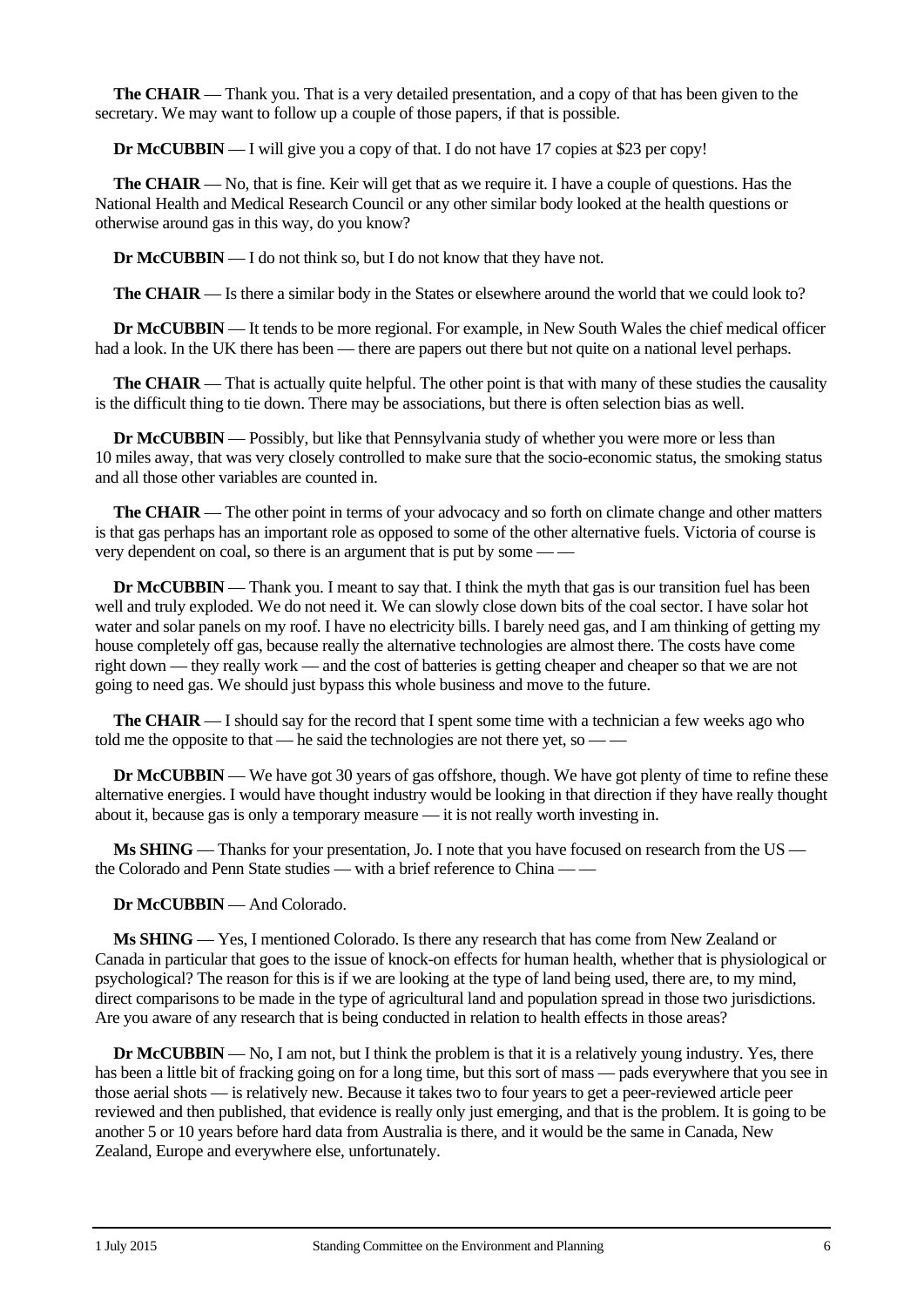**Mr LEANE** — You are the first witness to mention any interaction with Gippsland Water that we have had in the last two days. Are you able to expand on the activities? Obviously there were concerns around the well water that were brought to their attention. Do you know if they did a report or what activities they entailed?

**Dr McCUBBIN** — Sorry, Gippsland Water?

**Mr LEANE** — Yes.

**Dr McCUBBIN** — I was, for a while, a community representative on a community reference group mostly dealing with toxic waste over at Dutson Downs, but I asked them whether they were planning for the gas industry moving onshore, and they said, 'Oh, we haven't thought about that. Perhaps you had better do a presentation'. I had to go looking for information, and there was not a lot.

**Mr LEANE** — Maybe we should write to Gippsland Water and see if they have done.

**Mr YOUNG** — I just wanted to clarify the concerns and issues you have raised — whether you are relating them back to unconventional gas, or are you talking about all conventional gas mining?

**Dr McCUBBIN** — I am really talking about the likely effects on people living near gas fields.

**Mr YOUNG** — So specifically are you raising these concerns because of unconventional gas or gas in general?

**Dr McCUBBIN** — Unconventional gas — any onshore gas really.

**Mr YOUNG** — Any onshore gas? Okay, thank you.

**Ms BATH** — Just a question; I came in a tad late. With respect to Doctors for the Environment, could you tell me briefly about your role in that or what that represents?

**Dr McCUBBIN** — I need to emphasise that I am not speaking for them. They have a kind of peer-review process, and due to internet problems — and thank you, Telstra; it is wonderful in Sale; we do not have broadband — I was unable to send the information through to get peer-reviewed, so I am speaking for myself rather than for Doctors for the Environment, but I do have a close relationship with the Doctors for the Environment. I am a member, and there is a gas group of people in every state except Tasmania, and we pass on to each other interesting new papers. About three members are research docs in universities around the country and they often have access to papers before passing them, so they are shared around.

**Mr BOURMAN** — I am fairly new to the inquiry, so this might seem funny, but you said something about there a little bit of fracking going on for a long time in some places.

**Dr McCUBBIN** — Yes.

**Mr BOURMAN** — The issues or potential issues you are describing, would they not turn up in a small node around those areas?

**Dr McCUBBIN** — I think to date there has been exploration but no production. In 2005 I remember being at a hockey club event. There are a lot of oil workers who play hockey, and they were laughing about people trying to find onshore gas and mostly finding carbon dioxide. It was starting to happen then. One of my slides is of a drillhole from 2001. So there has been a little bit.

The other thing that is done elsewhere is that there are monitoring bores around the well pack. You did not see that anyway here — that kind of thing. If anything happens, we really need to be monitoring it much more extensively than we are.

**Ms HARTLAND** — Thanks very much for your presentation. I am interested in Seaspray Primary  $School — -$ 

**Dr McCUBBIN** — Yes.